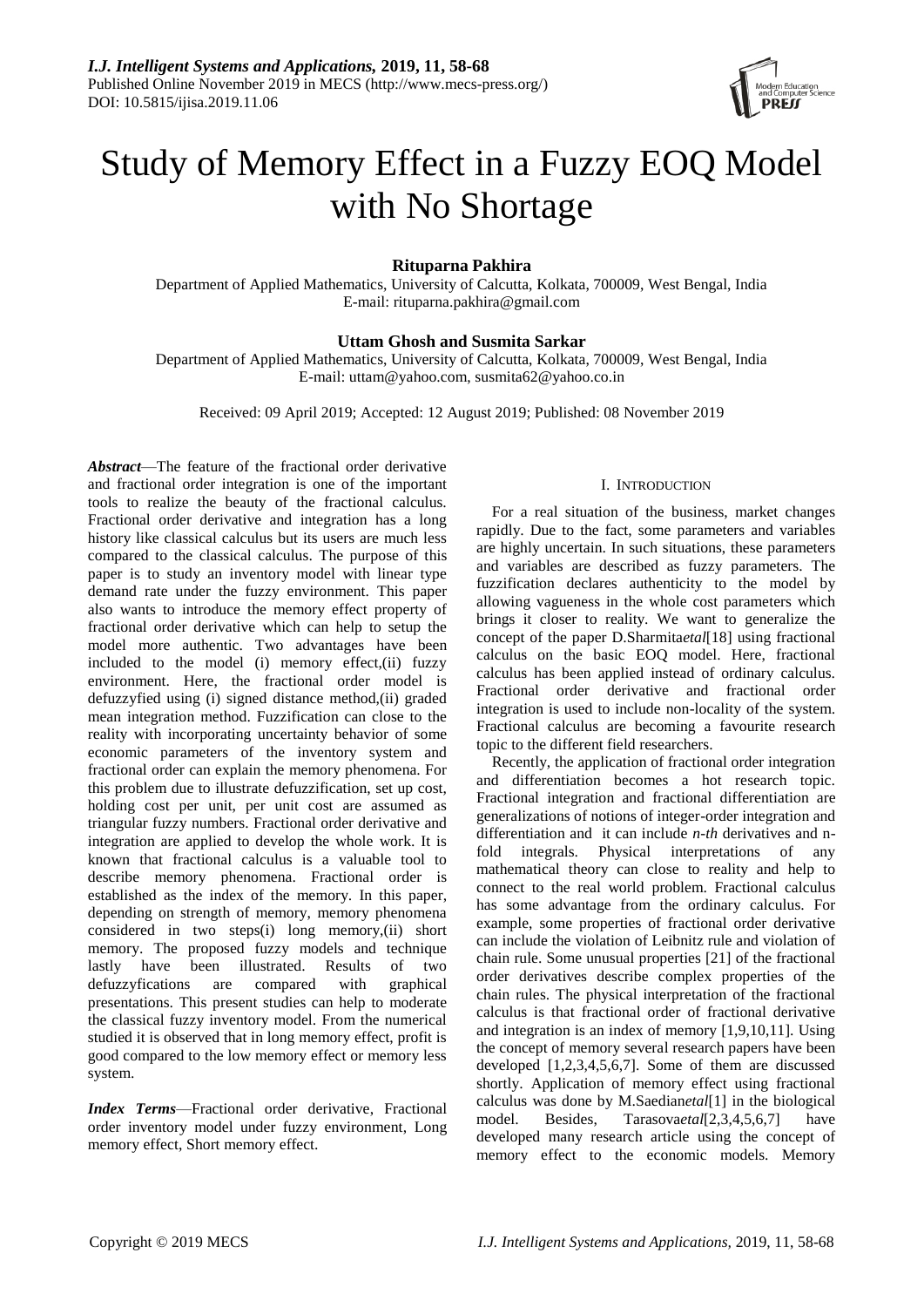dependent inventory models [9,10,11,23,24,20] have been developed by Pakhira *et al* to establish memory effect in EOQ models with different terms and conditions. Different memory dependent inventory models[9,10,11,23,24,20] have been developed in different articles without fuzzy environment.

Due to the above fact, we want to incorporate here fuzzy environment. In this paper, our aim is to develop a memory dependent EOQ model under the fuzzy environment using fractional calculus. Some researchers have worked on the Classical inventory model [17,18] under the fuzzy environment with assuming different conditions on the cost parameters. Some of them are discussed shortly. As for example, Majumdar.P *etal*[17] developed an EPQ model of deteriorating items under partial trade credit financing and demand declining market in crisp and fuzzy environment. N.K.Mandal[18] developed a Fuzzy economic order quantity model with ranking fuzzy cost parameters. D. Sharmita*etal*[18] established an inventory model for deteriorating items with shortages and exponential demand involving fuzzy environment. Besides, Dutta.D*et al* also developed a fuzzy inventory model for deteriorating items with shortages under fully backlogged condition. Different above mentioned authors do not use the beauty of fractional calculus in their model. Fractional has a beautiful property.

In this paper, this analogy 'fractional order as the index of memory' has been used to illustrate the model. Fractional order inventory model has been developed to include memory effect under the fuzzy environment. The fractional order model is also fuzzified using Graded mean integration method and signed distance method. Since the fuzzy environment can close to reality with incorporating uncertainty behavior to the system. Inventory level with respect to time has been drawn to show the changing behavior for (i) long memory,(ii)short memory,(iii) memory less system. Then we want to discuss the rearrangement part of the paper to overview easily.

The rest of the paper is organized as follows: In section III, the preliminary introduction of fractional calculus are introduced. Section IV (C )is about the formulation of the classical inventory model. In section V, we have discussed the procedure of fractionalization of the classical model. In section VI, Mathematical formulation of the fractional order inventory model is discussed. Fuzzy fractional order inventory model has been given in the section-VII, Numerical examples in the section-VIII, Graphical presentations are done in the section-IX. Lastly, conclusions and future research works are discussed in the section-X.

#### II. RELATED DEVELOPED WORK

The classical fuzzy inventory model has been described in the paper[18,22].This paper is followed from this two papers[18,22].The Memory concept has been followed from the different papers like[10,11,20,21,23,24].

#### III. REVIEW OF FRACTIONAL CALCULUS

To develop the model, Caputo fractional order derivative and fractional Laplace transform method has been used, are discussed shortly.

# *A. Euler Gamma Function*

Euler's gamma function is one of the best tools in fractional calculus which was proposed by the Swiss mathematicians Leonhard Euler (1707-1783).The gamma function  $\Gamma(x)$  is continuous extension from the factorial notation. The gamma function is denoted and defined by the formulae

$$
\Gamma(x) = \int_{0}^{\infty} t^{(x-1)} e^{-t} dt \qquad x > 0 \tag{1}
$$

 $\Gamma(x)$  is extended for all real and complex numbers and the gamma function satisfies some basic properties

$$
\Gamma(x+1) = x\Gamma(x) \Rightarrow \Gamma(x) = \frac{\Gamma(x+1)}{x},
$$
\n
$$
\Gamma\left(\frac{1}{2}\right) = \frac{\sqrt{\pi}}{2}, \Gamma\left(-\frac{7}{6}\right) = -\frac{7}{6}\Gamma\left(\frac{1}{6}\right)
$$
\n
$$
\Gamma\left(-\frac{8}{9}\right) = -\frac{8}{9}\Gamma\left(\frac{1}{9}\right), \Gamma\left(-\frac{7}{8}\right) = -\frac{8}{7}\Gamma\left(\frac{1}{8}\right).
$$
\n(2)

Numerically  $x!$  can be evaluated for all positive integer values numerically but  $\Gamma(x+1)$  can be evaluated for real values.

#### *B. Riemann-Liouville fractional derivative(R-L)*

Left Riemann-Liouville fractional derivative[12-13] of order  $\alpha$  is denoted and defined as follows

$$
{}_{a}D_{x}^{\alpha}(f(x)) = \frac{1}{\Gamma(m-a)} \left(\frac{d}{dx}\right)^{m} \int_{a}^{x} (x-\tau)^{(m-a-1)} f(\tau) d\tau
$$
  
where  $x > 0$  (3)

Right Riemann-Liouville fractional derivative of order  $\alpha$  is defined as follows

$$
{}_{x}D_{b}^{\alpha}(f(x)) = \frac{1}{\Gamma(m-a)} \left(-\frac{d}{dx}\right)^{m} \int_{x}^{b} (\tau - x)^{(m-a-1)} f(\tau) d\tau
$$
  
where  $x > 0$  (4)

Riemann-Liouville fractional derivative of any constant function is not equal to zero which creates a distance between ordinary calculus and fractional calculus.

#### *C. Caputo fractional order derivative*

Left Caputo fractional derivative [14] for the function  $f(x)$  which has continuous, bounded derivatives in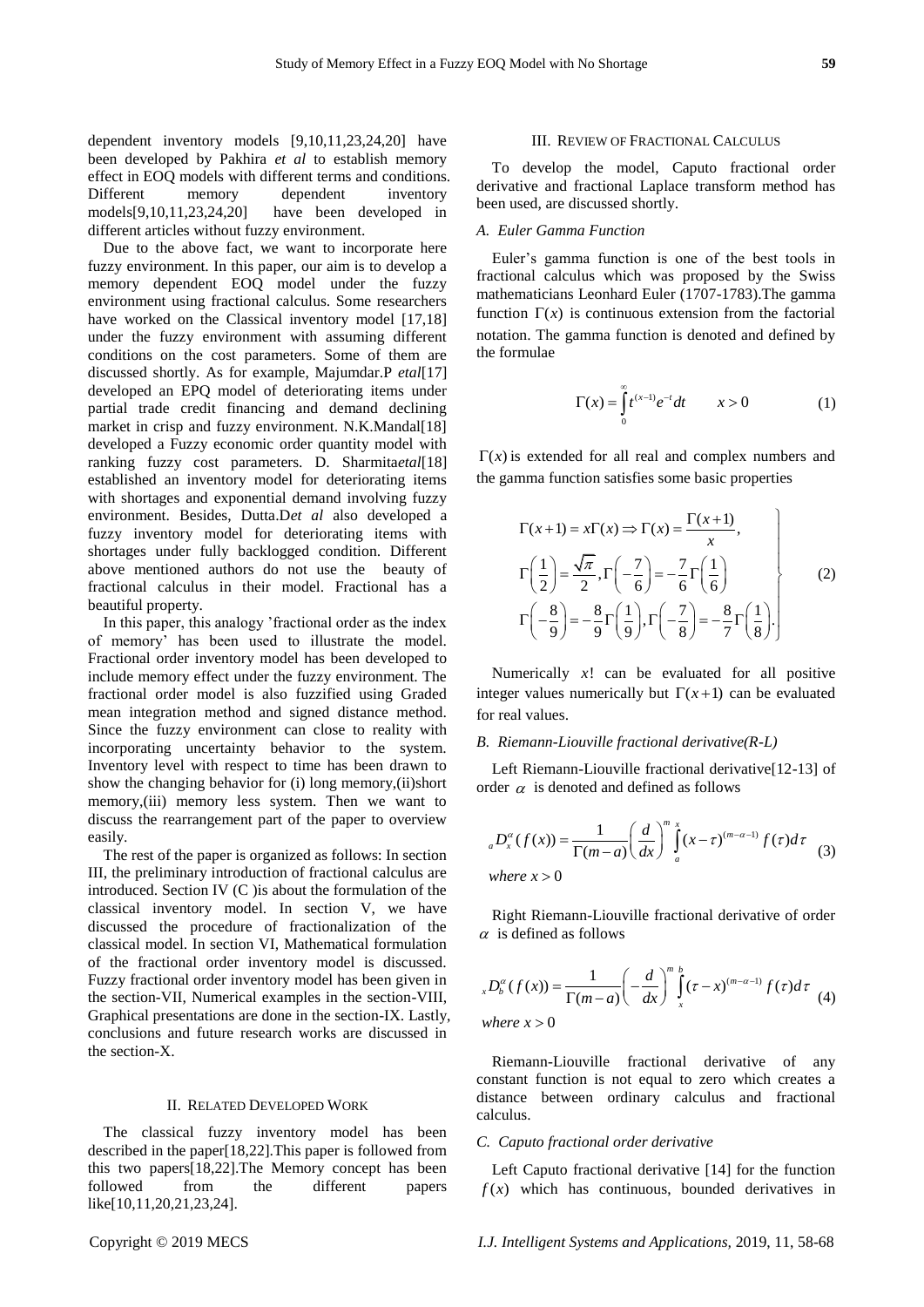$[a,b]$  is denoted and defined as follows

$$
\begin{aligned} \n\ _{a}^{c}D_{x}^{\alpha}(f(x)) &= \frac{1}{\Gamma(m-\alpha)} \int_{\alpha}^{x} (x-\tau)^{(m-\alpha-1)} f^{m}(\tau) d\tau \\ \text{where } 0 \leq m-1 < \alpha < m \end{aligned} \tag{5}
$$

$$
\int_{x}^{C} D_{b}^{\alpha}(f(x)) = \frac{1}{\Gamma(m-\alpha)} \int_{x}^{b} (\tau - x)^{(m-\alpha-1)} f^{m}(\tau) d\tau
$$
\nwhere  $0 \leq m-1 < \alpha < m$ 

\n(6)

$$
{}_{a}^{c}D_{x}^{\alpha}(A)=0, where A=constant.
$$

#### *D. Fractional Laplace transforms Method*

$$
F(s) = L(f(t)) = \int_{0}^{\infty} e^{-st} f(t) dt
$$
 (7)

$$
L(f^{n}(t)) = s^{n} F(s) - \sum_{k=0}^{n-1} s^{n-k-1} f^{k}(0)
$$
 (8)

$$
L(f^{m}(t)) = s^{m} F(s) - \sum_{k=0}^{n-1} s^{k} f^{m-k-1}(0)
$$
 (9)

#### IV. CLASSICAL INVENTORY MODEL

# *A. Notations*

Table 1. Different symbols and items for the model.

| $ a,b $ is denoted and defined as follows                                                                                                        | Table 1. Different symbols and tiems for the model.                                                                                                                                                                                   |                                                                                                                                                                    |  |
|--------------------------------------------------------------------------------------------------------------------------------------------------|---------------------------------------------------------------------------------------------------------------------------------------------------------------------------------------------------------------------------------------|--------------------------------------------------------------------------------------------------------------------------------------------------------------------|--|
|                                                                                                                                                  | $(i)D(t)$ : Demand rate                                                                                                                                                                                                               | $(ii)Q$ : Total order<br>quantity                                                                                                                                  |  |
| ${}_{a}^{c}D_{x}^{\alpha}(f(x))=\frac{1}{\Gamma(m-\alpha)}\int (x-\tau)^{(m-\alpha-1)}f^{m}(\tau)d\tau$<br>(5)                                   | $(iii)U$ : Per unit cost                                                                                                                                                                                                              | $(iv)C1$ : Inventory<br>holding cost per unit                                                                                                                      |  |
| where $0 \le m - 1 < \alpha < m$                                                                                                                 | $(v)C_3$ : Ordering cost or setup<br>cost                                                                                                                                                                                             | $(vi)I(t)$ : Stock level<br>or inventory level                                                                                                                     |  |
| Right Caputo fractional derivative for the function<br>$f(x)$ which has continuous and bounded derivatives in<br>$[a,b]$ , is defined as follows | $(vii)T$ : Ordering interval                                                                                                                                                                                                          | $(viii)HC_{\alpha,\beta}$ : Inventory<br>holding cost per<br>cycle for the<br>fractional order<br>inventory model                                                  |  |
| ${}_{x}^{c}D_{b}^{\alpha}(f(x)) = \frac{1}{\Gamma(m-\alpha)}\int_{x}^{\alpha}(\tau-x)^{(m-\alpha-1)}f^{m}(\tau)d\tau$<br>(6)                     | $(ix)T_{\alpha,\beta}^{G^*}$ :<br>Optimal<br>ordering<br>interval using Graded Mean<br>integration method                                                                                                                             | $(x)TC_{\alpha,\beta}^{a\nu G}$ : Total<br>average cost using<br>graded mean<br>integration method.                                                                |  |
| where $0 \le m - 1 < \alpha < m$                                                                                                                 | $(xi)T_{\alpha,\beta}^{S^*}$ : Optimal<br>ordering<br>interval for signed distance                                                                                                                                                    | $(xii)(B,.),(\Gamma,.):$ Beta<br>function and gamma                                                                                                                |  |
| ${}_{a}^{C}D_{r}^{\alpha}(A)=0$ , where A = constant.                                                                                            | method                                                                                                                                                                                                                                | function respectively                                                                                                                                              |  |
| D. Fractional Laplace transforms Method<br>The Laplace transform of the function $f(t)$ is defined                                               | $(xiii)TC_{\alpha,\beta}^{S^*}$ : Minimized total<br>average cost during the total<br>time interval $[0, T]$ using signed<br>distance method                                                                                          | $(xiv)TC_{\alpha,\beta}^{G^*}$ : Minimized<br>total<br>average cost during the total<br>time<br>interval $[0, T]$ using<br>graded<br>integration<br>mean<br>method |  |
| as<br>$F(s) = L(f(t)) = \int_{0}^{\infty} e^{-st} f(t) dt$<br>(7)                                                                                | $(xv)TC_{\alpha,\beta}^{\alpha\beta}$ : Total average cost<br>during the total time interval<br>using signed distance integration<br>method                                                                                           |                                                                                                                                                                    |  |
| where $s > 0$ and s is called the transform parameter. The<br>Laplace transformation of $n^{th}$ order derivative is defined<br>as               | Next, we want to discuss the assuming<br>assumptions to develop the model.<br><b>B.</b> Assumptions                                                                                                                                   | some                                                                                                                                                               |  |
| $L(f^{n}(t)) = s^{n} F(s) - \sum_{k=0}^{n-1} s^{n-k-1} f^{k}(0)$<br>(8)                                                                          | (i) Lead time is zero, (ii) Time horizon is infinite, (iii) There<br>is no shortage, (iv) There is no deterioration. (v) Demand<br>rate is $D(t) = (a + bt)$ for $0 \le t \le T$ . Then, we have                                      | The below assumptions are made to develop the mode.                                                                                                                |  |
| where $f''(t)$ denotes $n^{th}$ derivative of the function f with                                                                                | discussed the classical inventory model formulation.                                                                                                                                                                                  |                                                                                                                                                                    |  |
| respect to $t$ and for non – integer $m$ it is defined in<br>generalized form[8-9] as,                                                           | C. Classical inventory model Formulation                                                                                                                                                                                              |                                                                                                                                                                    |  |
| $L(f^{m}(t)) = s^{m} F(s) - \sum_{k=0}^{n-1} s^{k} f^{m-k-1}(0)$<br>(9)                                                                          | During the total period $[0, T]$ , the inventory level<br>depletes due to the demand rate $(a+bt), a,b>0$ where<br>the shortage is not allowed. Hence, the classical model is<br>governed in by the ordinary differential equation as |                                                                                                                                                                    |  |
| Where, $(n-1) < m \le n$ .<br>In the next sections, we first discuss the classical<br>inventory model which can help to provide a link to        | $\frac{d(I(t))}{dt} = -(a+bt)$ for $0 \le t \le T$                                                                                                                                                                                    | (10)                                                                                                                                                               |  |
| establish the fractional order inventory model.<br>IV. CLASSICAL INVENTORY MODEL                                                                 | with boundary conditions are $I(t) = 0$ and $I(0) = Q$<br>Inventory level is obtained by solving (10) with the<br>boundary condition $I(t) = 0$ in the following form                                                                 |                                                                                                                                                                    |  |
| The classical model has been developed in this section.                                                                                          |                                                                                                                                                                                                                                       |                                                                                                                                                                    |  |
| A. Notations                                                                                                                                     | $I(t) = a(T-t) + \frac{b}{2}(T^2 - t^2)$                                                                                                                                                                                              | (11)                                                                                                                                                               |  |
| The notations are given to develop the inventory<br>model.                                                                                       | quantityis obtained as,                                                                                                                                                                                                               | Using initial condition $I(0) = Q$ , the optimal order                                                                                                             |  |
| Copyright © 2019 MECS                                                                                                                            | I.J. Intelligent Systems and Applications, 2019, 11, 58-68                                                                                                                                                                            |                                                                                                                                                                    |  |

## *B. Assumptions*

### *C. Classical inventory model Formulation*

$$
\frac{d(I(t))}{dt} = -(a+bt) \text{ for } 0 \le t \le T \tag{10}
$$

$$
I(t) = a(T - t) + \frac{b}{2}(T^2 - t^2)
$$
\n(11)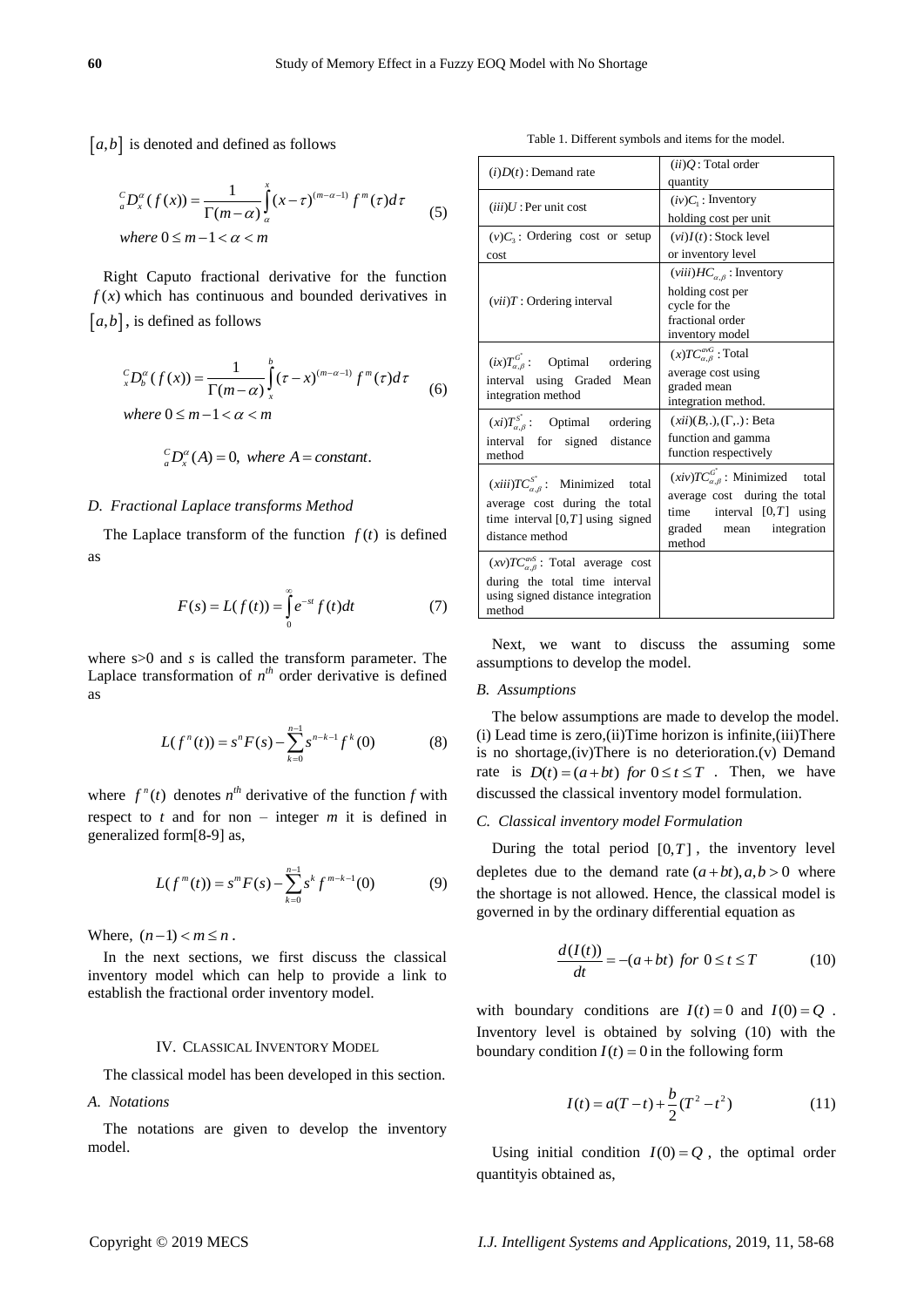$$
Q = \left( aT + \frac{b}{2}T^2 \right) \tag{12}
$$

Corresponding total inventory holding cost over the time interval  $[0, T]$  is denoted by  $HC(T)$  and defined as follows

$$
HC(T) = C_1 \int_0^T \left( a(T-t) + \frac{b}{2} (T^2 - t^2) \right) dt
$$
  
=  $C_1 \left( \frac{aT^2}{2} + \frac{bT^3}{3} \right)$  (13)

 $C_1$  is the holding cost per unit.

Hence, the total cost is as

 $T_{\rm{max}}$ 

$$
TC(T)
$$
 = Purchasing cost (*PC*) +holding cost(*HC*(*T*)  
+set up cost (*C*<sub>3</sub>)

$$
\therefore TC(T)
$$
  
=  $\left(U\left(aT + \frac{b}{2}T^2\right) + C_1\left(\frac{aT^2}{2} + \frac{bT^3}{3}\right) + C_3\right)$  (14)

Therefore, the total average cost per unit time per cycle is

$$
TOC^{av}(T)
$$
  
= 
$$
\frac{\left(U\left(aT + \frac{b}{2}T^2\right) + C_1\left(\frac{aT^2}{2} + \frac{bT^3}{3}\right) + C_3\right)}{T}
$$
 (15)

Thus, the objective of the classical EOQ model can be represented in the form as,

$$
\begin{cases}\n\text{MinTC}(T) = \frac{(UQ + HC(T) + C_3)}{T} \\
\text{Subject to } T \ge 0\n\end{cases}
$$
\n(16)

In the next section, we have developed the fractional order model with memory kernel.

# V. FRACTIONAL ORDER INVENTORY MODEL WITH MEMORY KERNEL

To study the influence of memory effects, first the differential equation (10) is written using the memory kernel function in the following form [1].

$$
\frac{dI(t)}{dt} = -\int k(t-t') (a+bt')dt' \tag{17}
$$

 $Q = (x^2 + \frac{3}{2}x^2)$ <br>
Consequent System content Maximid and Maximid and Maximid and Maximid and Maximid and Maximid Theodoric System and Theodoric System and Theodoric System and Theodoric System and Theodoric System and in which  $k(t-t')$  plays the role of a time-dependent kernel. For Markov process it is equal to the delta function  $\delta(t-t')$  that generates the equation (10).In fact, any arbitrary function can be replaced by a sum of delta functions, thereby leading to a given type of time correlations. This type of kernel promises the existence of scaling features as it is often intrinsic in most natural phenomena. Thus, to generate the fractional order model

we consider 
$$
k(t-t) = \frac{1}{\Gamma(1-\alpha)}(t-t)^{\alpha-2}
$$
, where

 $0 < \alpha \le 1$  and  $\Gamma(\alpha)$  denotes the gamma function. Using the definition of fractional derivative [2], the equation (17) can be written to the form of fractional differential equations with the Caputo-type derivative in the following form as,

$$
\frac{dI(t)}{dt} = - {}_0D_t^{-(\alpha-1)}(a+bt) \tag{18}
$$

Now, applying fractional Caputo derivative of order  $(\alpha - 1)$  on both sides of (18), and using the fact that Caputo fractional order derivative and fractional integral are inverse operators, the following fractional differential equations can be obtained for the model

$$
{}_{0}^{C}D_{t}^{\alpha}(I(t)) = -(a+bt) \text{ or equivalently}
$$

$$
\frac{d^{\alpha}(I(t))}{dt^{\alpha}} = -(a+bt) , \qquad (19)
$$
  
for  $0 < \alpha \le 1.0, 0 \le t \le T$ 

with boundary conditions  $I(T) = 0$  and  $I(0) = Q$ .

Depending on the range of  $\alpha$ , long memory effect and short memory effect has been defined.

**Long and Short Memory Effect:** The strength of memory depends by the order of the fractional order derivative and fractional order integration. If the fractional order index  $\alpha$  is in (0,0.5) then we define the system as the long memory affected system and for short memory effected system  $\alpha$  is in (0.5,1].

In the next section mathematical solution and analytical results are discussed due to reach the final numerical result.

#### VI. MATHEMATICAL FORMULATION OF THE FRACTIONAL ORDER INVENTORY MODEL

Here, we consider the fractional order inventory model which will be solved by using Laplace transform method with the boundary condition  $I(T) = 0$ . In operator form the fractional differential equation of (19) can be represented as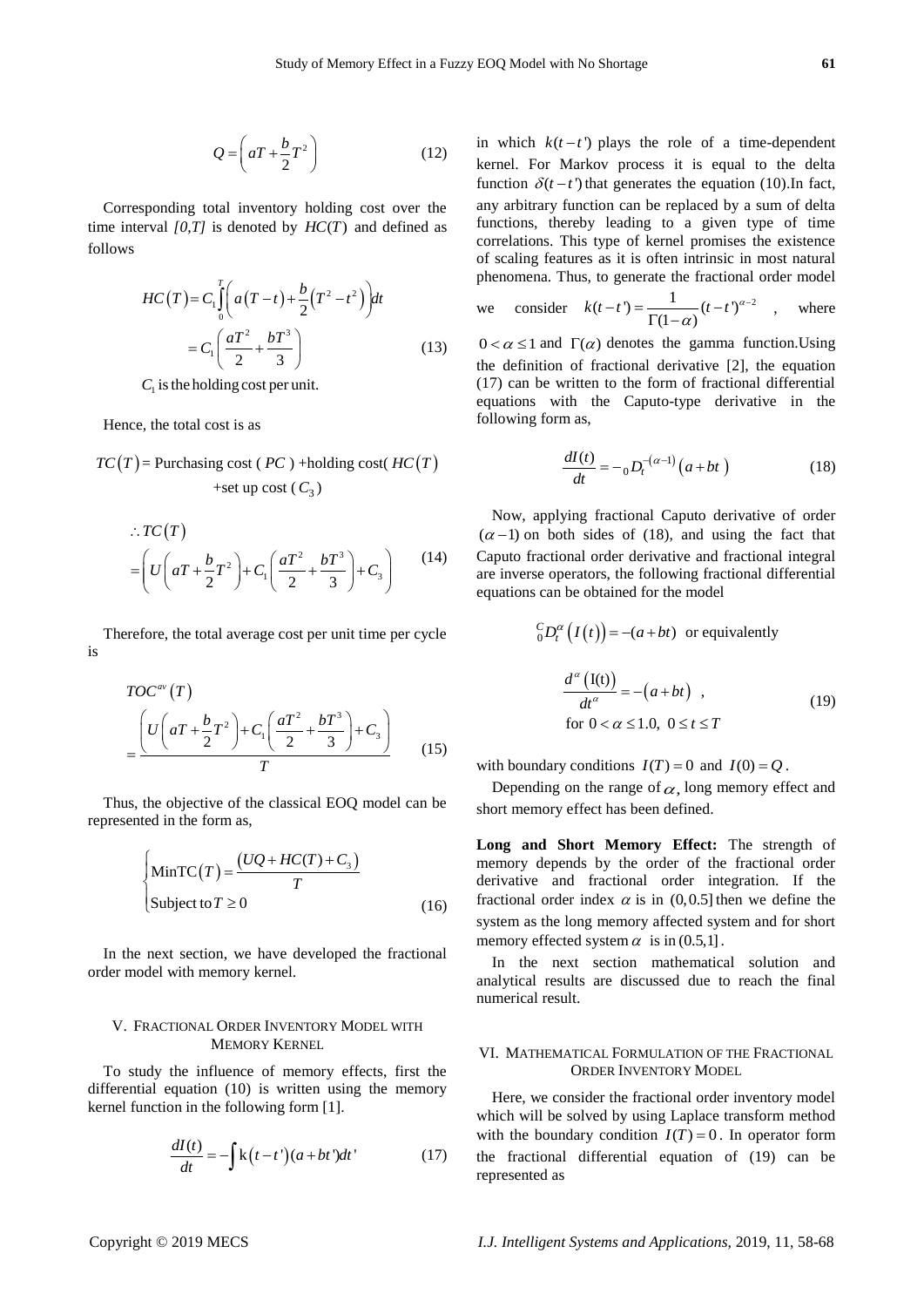$$
D^{\alpha} (I(t)) = -(a + bt) ,
$$
  
\n
$$
D^{\alpha} \equiv \frac{d^{\alpha}}{dt^{\alpha}}, \text{with } I(T) = 0
$$
\n(20)

where the operator  $D^{\alpha}$  stands for the Caputo fractional order derivative with the operator

$$
(D^{\alpha}=\ _{0}^{c}D_{t}^{\alpha}).
$$

Solving the above equation (20), we get the required inventory level with fractional effect

$$
I(t) = \left(\frac{a(T^{\alpha} - t^{\alpha})}{\Gamma(1 + \alpha)} + \frac{b(T^{\alpha+1} - t^{\alpha+1})}{\Gamma(\alpha + 2)}\right)
$$
(21)

For  $\alpha$  = 1.0, the equation (21) becomes to the equation (11).

Using the boundary condition  $I(T) = 0$  on the equation (21), the total order quantity is obtained as

$$
I(0) = Q = \left(\frac{a(T^{\alpha})}{\Gamma(1+\alpha)} + \frac{b(T^{1+\alpha})}{\Gamma(\alpha+2)}\right)
$$
(22)

and corresponding the inventory level at time *t* being,

$$
I(t) = \left(\frac{a(T^{\alpha} - t^{\alpha})}{\Gamma(1 + \alpha)} + \frac{b(T^{\alpha+1} - t^{\alpha+1})}{\Gamma(\alpha + 2)}\right)
$$
(23)

Purchasing cost is as

$$
PC = U \times Q = U \left( \frac{a(T^{\alpha})}{\Gamma(1+\alpha)} + \frac{b(T^{1+\alpha})}{\Gamma(\alpha+2)} \right)
$$
 (24)

(where  $U$  is the per unit cost)

For the model (19), the  $\beta - (0 < \beta \le 1)$  order total inventory holding cost is denoted as  $HC_{\alpha,\beta}(T)$  and defined as

$$
HC_{\alpha,\beta}(T) = C_{1} {}_{0}D_{T}^{-\beta}\left(I(t)\right)
$$
  
\n
$$
= \frac{C_{1}}{\Gamma(\beta)} \int_{0}^{T} (T-t)^{(\beta-1)}\left(I(t)\right)dt
$$
  
\n
$$
= \frac{C_{1} a T^{(\alpha+\beta)}}{\Gamma(\alpha+1)} \left(\frac{1}{\Gamma(\beta+1)} - \frac{B(\alpha+1,\beta)}{\Gamma(\beta)}\right) + \frac{C_{1} b T^{(\alpha+\beta+1)}}{\Gamma(\alpha+2)} \left(\frac{1}{\Gamma(\beta+1)} - \frac{B(\alpha+2,\beta)}{\Gamma(\beta)}\right)
$$
 (25)

 $\beta$  is considered as integral memory index)

Therefore, the total average cost per unit time per cycle is,

$$
TC_{\alpha,\beta}^{\alpha\nu} = \frac{\left(UQ + HC_{\alpha,\beta}\left(T\right) + C_3\right)}{T}
$$
  
= 
$$
\begin{pmatrix} \frac{C_1b}{\Gamma(\alpha+2)} \left(\frac{1}{\Gamma(\beta+1)} - \frac{B(\alpha+2,\beta)}{\Gamma(\beta)}\right) T^{\alpha+\beta} \\ + \frac{C_1a}{\Gamma(\alpha+1)} \left(\frac{1}{\Gamma(\beta+1)} - \frac{B(\alpha+1,\beta)}{\Gamma(\beta)}\right) T^{\alpha+\beta-1} \\ + \frac{aU}{\Gamma(\alpha+1)} T^{\alpha-1} + \frac{bU}{\Gamma(\alpha+2)} T^{\alpha} + C_3 T^{-1} \end{pmatrix}
$$

The inventory model can be written as follows

$$
\begin{cases}\n\text{Min}TC_{\alpha,\beta}^{\alpha\nu} = \begin{pmatrix} AT^{\alpha-1} + B_1T^{\alpha} + CT^{\alpha+\beta-1} \\ + DT^{\alpha+\beta} + ET^{-1} \end{pmatrix} A \qquad (26) \\
\text{Subject to } T \ge 0\n\end{cases}
$$

$$
A = \frac{aU}{\Gamma(\alpha+1)}, B_1 = \frac{bU}{\Gamma(\alpha+2)},
$$
  
\n
$$
C = \frac{C_1a}{\Gamma(\alpha+1)} \left( \frac{1}{\Gamma(\beta+1)} - \frac{B(\alpha+1,\beta)}{\Gamma(\beta)} \right)
$$
  
\n
$$
D = \frac{C_1b}{\Gamma(\alpha+2)} \left( \frac{1}{\Gamma(\beta+1)} - \frac{B(\alpha+2,\beta)}{\Gamma(\beta)} \right), E = C_3
$$

Next, we have discussed the fuzzyfication of the fractional order inventory model

# VII. FUZZIFIED OF FRACTIONAL ORDER INVENTORY **MODEL**

The fuzzyfication is followed from [22].The related fuzzy inventory model(classical) is described in[18,22].

Here, we fuzzify the cost parameters per unit  $cost(U)$ ,

holding  $\mathsf{cost}\big(C_1\big)$  ,setup  $\mathsf{cost}\big(C_3\big)$  as follows

$$
U = (a_1, b_1, c_1), C_1 = (a_2, b_2, c_2), C_3 = (a_3, b_3, c_3)
$$

$$
TC_{\alpha,\beta}^{av} = \frac{\left(UQ + HC_{\alpha,\beta}(T) + C_3\right)}{T}
$$
  
\n
$$
= \begin{pmatrix} \frac{(a_2,b_2,c_2)b}{\Gamma(\alpha+2)} \left(\frac{1}{\Gamma(\beta+1)} - \frac{B(\alpha+2,\beta)}{\Gamma(\beta)}\right) T^{\alpha+\beta} \\ + \frac{(a_2,b_2,c_2)a}{\Gamma(\alpha+1)} \left(\frac{1}{\Gamma(\beta+1)} - \frac{B(\alpha+1,\beta)}{\Gamma(\beta)}\right) T^{\alpha+\beta-1} \\ + \frac{a(a_1,b_1,c_1)}{\Gamma(\alpha+1)} T^{\alpha-1} + \\ \frac{b(a_1,b_1,c_1)}{\Gamma(\alpha+2)} T^{\alpha} + (a_3,b_3,c_3) T^{-1} \end{pmatrix}
$$

Copyright © 2019 MECS *I.J. Intelligent Systems and Applications,* 2019, 11, 58-68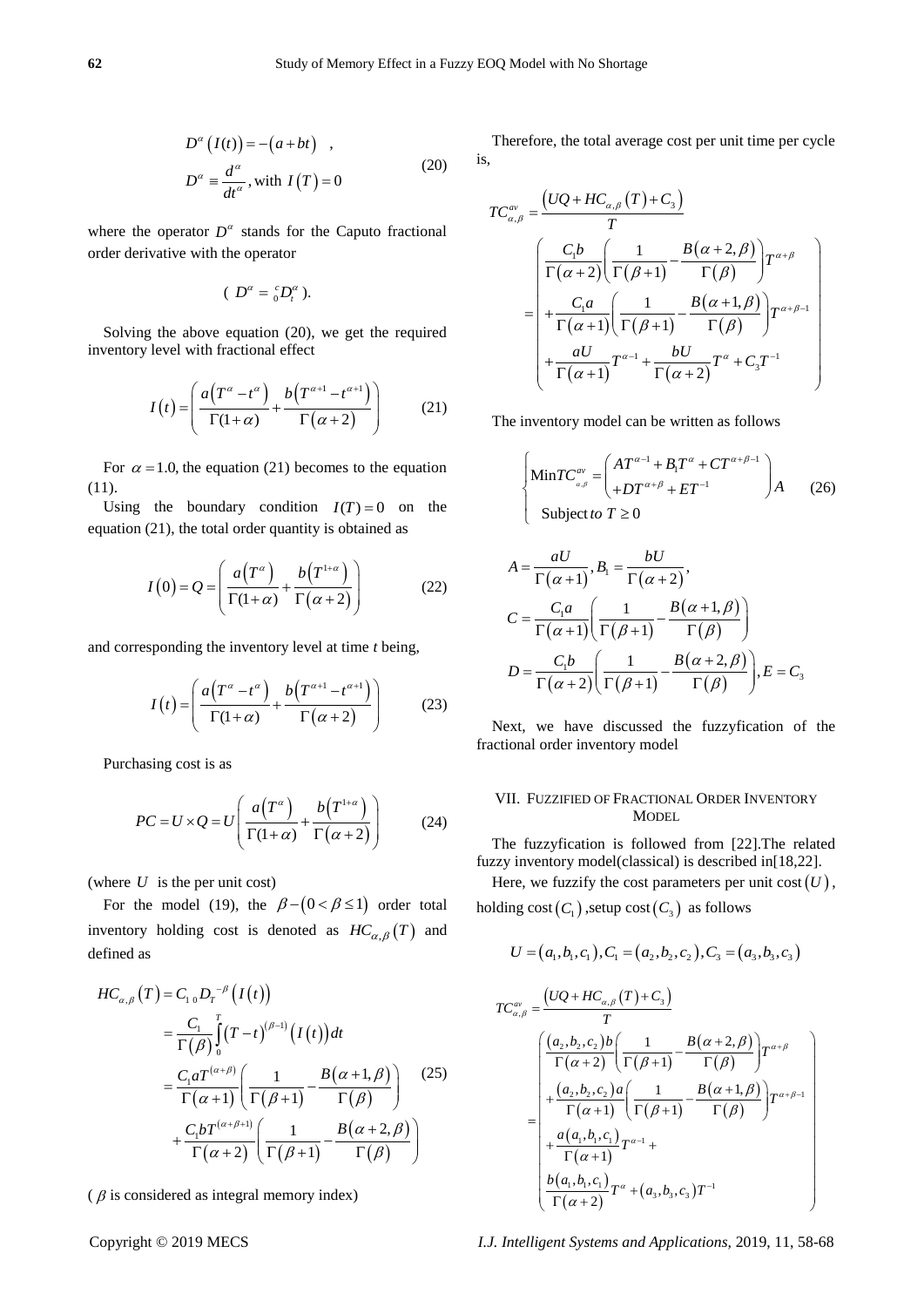$$
TC_{\alpha,\beta,1}^{\alpha} = \begin{pmatrix} \frac{(a_2)b}{\Gamma(\alpha+2)} \frac{1}{\Gamma(\beta+1)} - \frac{B(\alpha+2,\beta)}{\Gamma(\beta)} \frac{1}{\Gamma(\beta+1)} \\ + \frac{(a_2)a}{\Gamma(\alpha+1)} \frac{1}{\Gamma(\beta+1)} - \frac{B(\alpha+1,\beta)}{\Gamma(\beta)} \frac{1}{\Gamma(\alpha+1)} \\ + \frac{a(a_1)}{\Gamma(\alpha+1)} T^{\alpha-1} + \frac{b(a_1)}{\Gamma(\alpha+2)} T^{\alpha} + (a_3) T^{-1} \end{pmatrix},
$$
  

$$
TC_{\alpha,\beta,2}^{\alpha} = \begin{pmatrix} \frac{(b_2)b}{\Gamma(\alpha+2)} \frac{1}{\Gamma(\beta+1)} - \frac{B(\alpha+2,\beta)}{\Gamma(\beta)} \frac{1}{\Gamma(\alpha+\beta)} \\ + \frac{(b_2)a}{\Gamma(\alpha+1)} \frac{1}{\Gamma(\beta+1)} - \frac{B(\alpha+1,\beta)}{\Gamma(\beta)} \frac{1}{\Gamma(\alpha+\beta)} \\ + \frac{a(b_1)}{\Gamma(\alpha+1)} T^{\alpha-1} + \frac{b(b_1)}{\Gamma(\alpha+2)} T^{\alpha} + (b_3) T^{-1} \end{pmatrix}
$$
  

$$
TC_{\alpha,\beta,3}^{\alpha} = \begin{pmatrix} \frac{(c_2)b}{\Gamma(\alpha+2)} \frac{1}{\Gamma(\beta+1)} - \frac{B(\alpha+2,\beta)}{\Gamma(\beta)} \frac{1}{\Gamma(\alpha+\beta)} \\ + \frac{(c_2)a}{\Gamma(\alpha+1)} \frac{1}{\Gamma(\beta+1)} - \frac{B(\alpha+1,\beta)}{\Gamma(\beta)} \frac{1}{\Gamma(\alpha+\beta)} \\ + \frac{a(c_1)}{\Gamma(\alpha+1)} T^{\alpha-1} + \frac{b(c_1)}{\Gamma(\alpha+2)} T^{\alpha} + (c_3) T^{-1} \end{pmatrix}
$$

#### *A. Signed distance method*

Next, we have discussed the signed distance method its corresponding inventory model.

Fractional order inventory model has been defuzzified using signed distance method[22].

Using signed distance method total average cost is written as follows

$$
U = (a_1, b_1, c_1), C_1 = (a_2, b_2, c_2), C_3 = (a_3, b_3, c_3)
$$
  
\n
$$
TC_{a, \beta}^{ans} = \frac{1}{4}(TC_1 + 2TC_2 + TC_3)
$$
  
\n
$$
TC_{a, \beta}^{ans} = \frac{\left(\frac{b(a_2 + 2b_2 + c_2)}{4\Gamma(\alpha + 2)}\left(\frac{1}{\Gamma(\beta + 1)} - \frac{B(\alpha + 2, \beta)}{\Gamma(\beta)}\right)T^{\alpha + \beta}\right)}{\Gamma(\beta + 1)} + \frac{a(a_2 + 2b_2 + c_2)}{4\Gamma(\alpha + 1)}\left(\frac{1}{\Gamma(\beta + 1)} - \frac{B(\alpha + 1, \beta)}{\Gamma(\beta)}\right)T^{\alpha + \beta - 1}
$$
  
\n
$$
+\frac{a(a_1 + 2b_1 + c_1)}{4\Gamma(\alpha + 1)}T^{\alpha - 1} + \frac{b(a_1 + 2b_1 + c_1)}{4\Gamma(\alpha + 2)}T^{\alpha} + \frac{(a_3 + 2b_3 + c_3)}{4}T^{-1}
$$

In this case,Inventory model can be written as follows

$$
\begin{cases}\n\text{Min}TC_{\alpha,\beta}^{\alpha\nu S} = \begin{pmatrix} AT^{\alpha-1} + B_1T^{\alpha} + CT^{\alpha+\beta-1} \\ + DT^{\alpha+\beta} + ET^{-1} \end{pmatrix} \\
\text{Subject to } T \ge 0\n\end{cases}
$$
\n(27)

where

$$
A = \frac{a(a_1 + 2b_1 + c_1)}{4\Gamma(\alpha + 1)}, B_1 = \frac{b(a_1 + 2b_1 + c_1)}{4\Gamma(\alpha + 2)},
$$
  
\n
$$
C = \frac{a(a_2 + 2b_2 + c_2)}{4\Gamma(\alpha + 1)} \left(\frac{1}{\Gamma(\beta + 1)} - \frac{B(\alpha + 1, \beta)}{\Gamma(\beta)}\right),
$$
  
\n
$$
D = \frac{b(a_2 + 2b_2 + c_2)}{4\Gamma(\alpha + 2)} \left(\frac{1}{\Gamma(\beta + 1)} - \frac{B(\alpha + 2, \beta)}{\Gamma(\beta)}\right), E = \frac{(a_3 + 2b_3 + c_3)}{4}
$$

#### *B. Graded mean integration method*

Fractional order inventory model has been defuzzified using graded mean integration method[22].

Using graded mean integration method, total average cost is written as follows

cost is written as follows  
\n
$$
U = (a_1, b_1, c_1), C_1 = (a_2, b_2, c_2), C_3 = (a_3, b_3, c_3)
$$
\n
$$
TC_{a,\beta}^{aG} = \frac{1}{6} \left( TC_{a,\beta,1}^{av} + 4TC_{a,\beta,2}^{av} + TC_{a,\beta,3}^{av} \right)
$$
\n
$$
TC_{a,\beta}^{aG} = \begin{pmatrix} \frac{b(a_2 + 4b_2 + c_2)}{6\Gamma(\alpha + 2)} \left( \frac{1}{\Gamma(\beta + 1)} - \frac{B(\alpha + 2,\beta)}{\Gamma(\beta)} \right) T^{\alpha + \beta} \\ + \frac{a(a_2 + 4b_2 + c_2)}{6\Gamma(\alpha + 1)} \left( \frac{1}{\Gamma(\beta + 1)} - \frac{B(\alpha + 1,\beta)}{\Gamma(\beta)} \right) T^{\alpha + \beta - 1} \\ + \frac{a(a_1 + 4b_1 + c_1)}{6\Gamma(\alpha + 1)} T^{\alpha - 1} + \frac{b(a_1 + 4b_1 + c_1)}{6\Gamma(\alpha + 2)} T^{\alpha} + \frac{(a_3 + 4b_3 + c_3)}{6} T^{-1} \end{pmatrix}
$$

In this case,Inventory model can be written as follows

$$
\begin{cases}\n\text{MinTC}_{\alpha,\beta}^{\alpha G} = \begin{pmatrix} AT^{\alpha-1} + B_1 T^{\alpha} + CT^{\alpha+\beta-1} \\ + DT^{\alpha+\beta} + ET^{-1} \end{pmatrix} \\
\text{Subject to } T \ge 0\n\end{cases}
$$
\n(28)

$$
A = \frac{a(a_1 + 4b_1 + c_1)}{6\Gamma(\alpha + 1)}, B_1 = \frac{b(a_1 + 4b_1 + c_1)}{6\Gamma(\alpha + 2)},
$$
  
\n
$$
C = \frac{a(a_2 + 4b_2 + c_2)}{6\Gamma(\alpha + 1)} \left(\frac{1}{\Gamma(\beta + 1)} - \frac{B(\alpha + 1, \beta)}{\Gamma(\beta)}\right),
$$
  
\n
$$
D = \frac{b(a_2 + 4b_2 + c_2)}{6\Gamma(\alpha + 2)} \left(\frac{1}{\Gamma(\beta + 1)} - \frac{B(\alpha + 2, \beta)}{\Gamma(\beta)}\right), E = \frac{(a_3 + 4b_3 + c_3)}{6}
$$

# VIII. NUMERICAL EXAMPLE

To illustrate numerically of the developed fractional order inventory model, we consider empirical values of the various parameters in proper units as various parameters<br>45,  $(a_1, b_1, c_1) = (12, 14, 16)$ ,  $\sum_{a_1, b_1, c}$ the various paramet<br>  $\gamma = 45, (a_1, b_1, c_1) = (12, 14)$ and

$$
\gamma = 45, (a_1, b_1, c_1) = (12, 14, 16),
$$
  
\n $(a_2, b_2, c_2) = (19, 20, 24), (a_3, b_3, c_3) = (280, 300, 310)$  and

required solution has been made using matlab minimization method.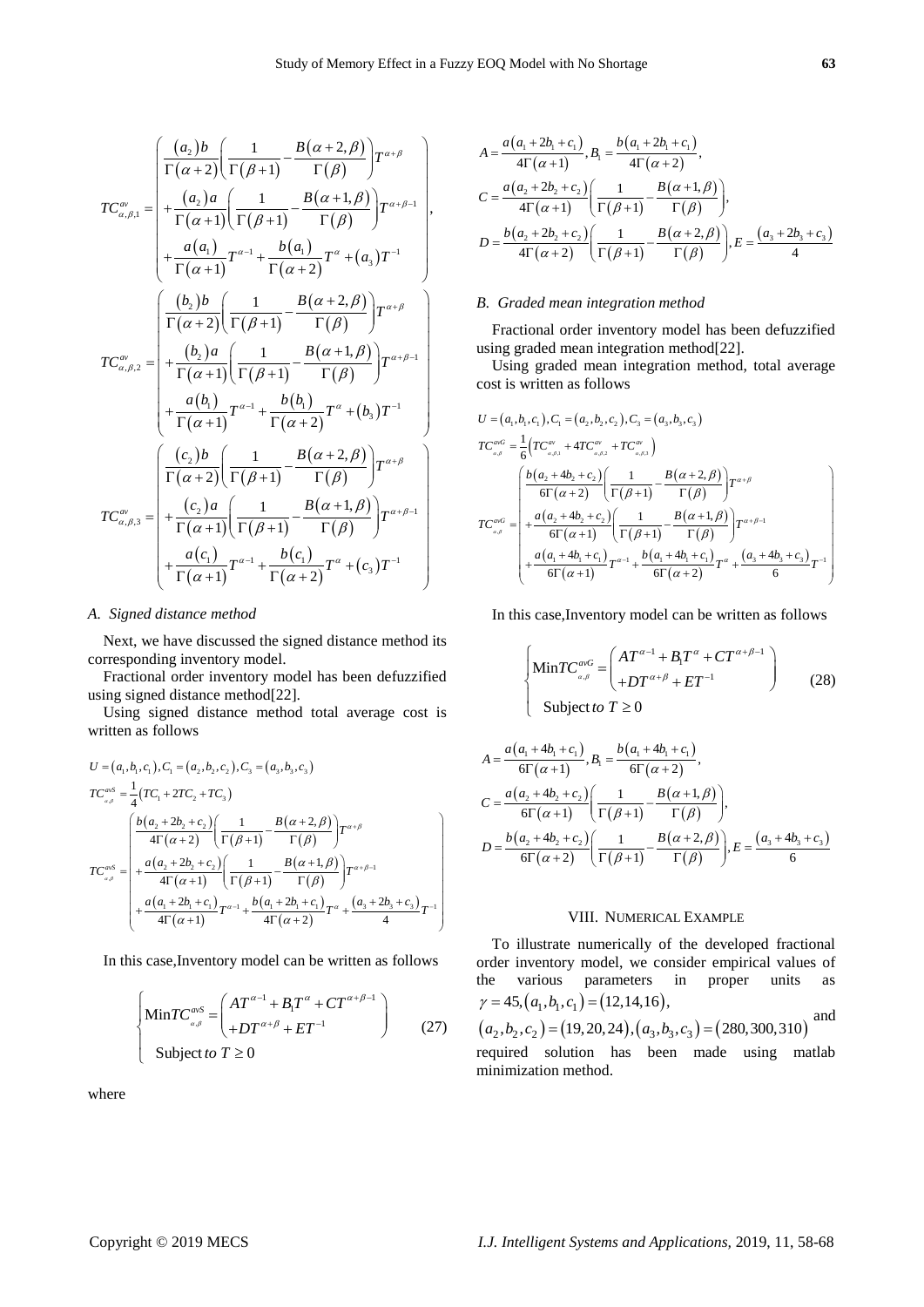# *A. Optimal ordering interval and Minimized total average cost using signed distance method.*

Table 2. Optimal ordering interval and minimized total average cost using signed distance method where  $0 < \alpha \leq 1.0$ ,  $\beta = 1.0$  described in sectionVII.

| $\alpha$                       | $_{\beta}$ | $T_{\alpha,\beta}^{s^*}$ | $TC_{\alpha,\beta}^{s^*}$  |
|--------------------------------|------------|--------------------------|----------------------------|
| 0.1                            | 1.0        | 1.6811                   | $1.4979x10^{3}$            |
| 0.2                            | 1.0        | 1.4845                   | $1.6404x10^{3}$            |
| 0.3 (growing<br>memory effect) | 1.0        | 1.3033                   | $1.7508x10^{3}$            |
| 0.4                            | 1.0        | 1.1396                   | $1.8238x10^3$              |
| 0.5                            | 1.0        | 0.9952                   | $1.8570x103$ (max<br>imum) |
| 0.6                            | 1.0        | 0.8722                   | $1.8518x10^3$              |
| 0.7                            | 1.0        | 0.7714                   | $1.8129x10^3$              |
| 0.81                           | 1.0        | 0.6927                   | $1.7480x10^3$              |
| 0.9                            | 1.0        | 0.6341                   | $1.6653 \times 10^{3}$     |
| 1.0                            | 1.0        | 0.5927                   | $1.5731x10^{3}$            |

From table 2, it is found that for  $\alpha = 0.5$  minimized total average cost is maximum then gradually falls down. Hence, suddenly, business policy falls down then gradually improves. In general, in reality it happens always i.e. profit increase or decrease with respect to its previous effect.

Table 3. Optimal ordering interval and minimized total average cost using signed distance method for  $0 < \beta \le 1.0$ ,  $\alpha = 1.0$  described in section-VII-A.

| $\alpha$ | ß    | $T_{\alpha,\beta}^{s^*}$ | $TC_{\alpha,\beta}^{s^*}$ |
|----------|------|--------------------------|---------------------------|
| 1.0      | 0.1  | $1.15339$ (maximum)      | $1.2231 \times 10^3$      |
| 1.0      | 0.2  | 1.0112                   | $1.3404 \times 10^{3}$    |
| 1.0      | 0.3  | 0.8928                   | $1.4341x10^{3}$           |
| 1.0      | 0.4  | 0.8007                   | $1.5035x10^{3}$           |
| 1.0      | 0.5  | 0.7318                   | $1.5505 \times 10^{3}$    |
| 1.0      | 0.6  | 0.6814                   | $1.5788 \times 10^3$      |
| 1.0      | 0.7  | 0.6454                   | $1.5918x10^{3}$           |
| 1.0      | 0.81 | 0.6202                   | $1.5934x103$ (maximum)    |
| 1.0      | 0.9  | 0.6033                   | $1.5836x10^{3}$           |
| 1.0      | 1.0  | 0.5927                   | $1.5731x10^{3}$           |

From table-3, it is clear that in absence of differential memory index in presence of integral memory index, minimized total average cost is maximum at  $\beta = 0.8$  then gradually falls down above and below. Hence, suddenly, business policy falls down then gradually improves. In absence of differential memory index, minimized total average cost is low compared to the presence of differential memory index.

Table 4 shows that in presence of integral memory index with varying differential memory index, minimized total average cost is very much low compared to the two cases (i) presence of integral memory index in absence of differential memory index,(ii) presence of differential memory index in absence of integral memory index.

Table 4.  $T_{\alpha,\beta}^{s^*}$  and  $TC_{\alpha,\beta}^{s^*}$  using signed distance method where  $0 < \alpha \leq 1.0$ ,  $\beta = 0.5$  described in section-VII-A.

| $\alpha$                                 | β   | $T_{\alpha,\beta}^{s^*}$ | $TC_{\alpha,\beta}^s$  |
|------------------------------------------|-----|--------------------------|------------------------|
| 0.1                                      | 0.5 | 3.5443                   | $1.1330x10^{3}$        |
| 0.2                                      | 0.5 | 2.8779                   | $1.2873 \times 10^3$   |
| 0.3                                      | 0.5 | 2.3685                   | $1.4256x10^{3}$        |
| 0.4                                      | 0.5 | 1.9601                   | $1.5406x10^{3}$        |
| 0.5                                      | 0.5 | 1.6251                   | $1.6256x10^{3}$        |
| 0.6                                      | 0.5 | 1.3495                   | $1.6757 \times 10^3$   |
| 0.7                                      | 0.5 | 1.1267                   | $1.6893x103$ (maximum) |
| $0.8\text{T}$ (growing<br>memory effect) | 0.5 | 0.9529                   | $1.6686x10^{3}$        |
| 0.9                                      | 0.5 | 0.8235                   | $1.6196x10^{3}$        |
| 1.0                                      | 0.5 | 0.7318                   | $1.5505 \times 10^3$   |

From the above table 2-4 where minimized total average cost and optimal ordering interval are evaluated using signed distance method, the conclusions are done as

(i) In presence of differential memory index in absence of integral memory index, for  $\alpha = 0.5$  minimized total average cost is maximum then gradually falls down. Hence, suddenly, business policy falls down then gradually improves.

(ii) In absence of differential memory index with presence of integral memory index, minimized total average cost is maximum at  $\beta = 0.8$  then gradually falls down above and below. Hence, suddenly, business policy falls down then gradually improves. In absence of differential memory index, minimized total average cost is low compared to the presence of differential memory index.

(iii) In presence of integral memory index with varying differential memory index,minimized total average cost is very much low compared to the two cases (i) presence of integral memory index with absence of differential memory index,(ii) presence of differential memory index with absence of integral memory index.

*B. Optimal ordering interval and minimized total average cost using graded mean integration method*

Table 5. Optimal ordering interval and minimized total average cost using graded mean integration method where  $0 < \alpha \leq 1, \beta = 1.0$ .

| $\alpha$                         | $\beta$ | $T_{\alpha,\beta}^{G^*}$ | $TC_{\alpha,\beta}^{G^*}$  |
|----------------------------------|---------|--------------------------|----------------------------|
| 0.1                              | 1.0     | 1.6917                   | $1.4917x10^{3}$            |
| 0.2                              | 1.0     | 1.4937                   | $1.6338x10^{3}$            |
| $0.3$ (growing<br>memory effect) | 1.0     | 1.3114                   | $1.744 \times 10^3$        |
| 0.4                              | 1.0     | 1.1466                   | 1.8171x10 <sup>3</sup>     |
|                                  |         |                          |                            |
| 0.5                              | 1.0     | 1.0014                   | $1.8508x103$ (maxi<br>mum) |
| 0.6                              | 1.0     | 0.8776                   | $1.8462 \times 10^3$       |
| 0.7                              | 1.0     | 0.7762                   | $1.8081 \times 10^3$       |
| 0.81                             | 1.0     | 0.6969                   | $1.7439x10^{3}$            |
| 0.9                              | 1.0     | 0.6378                   | $1.6620 \times 10^3$       |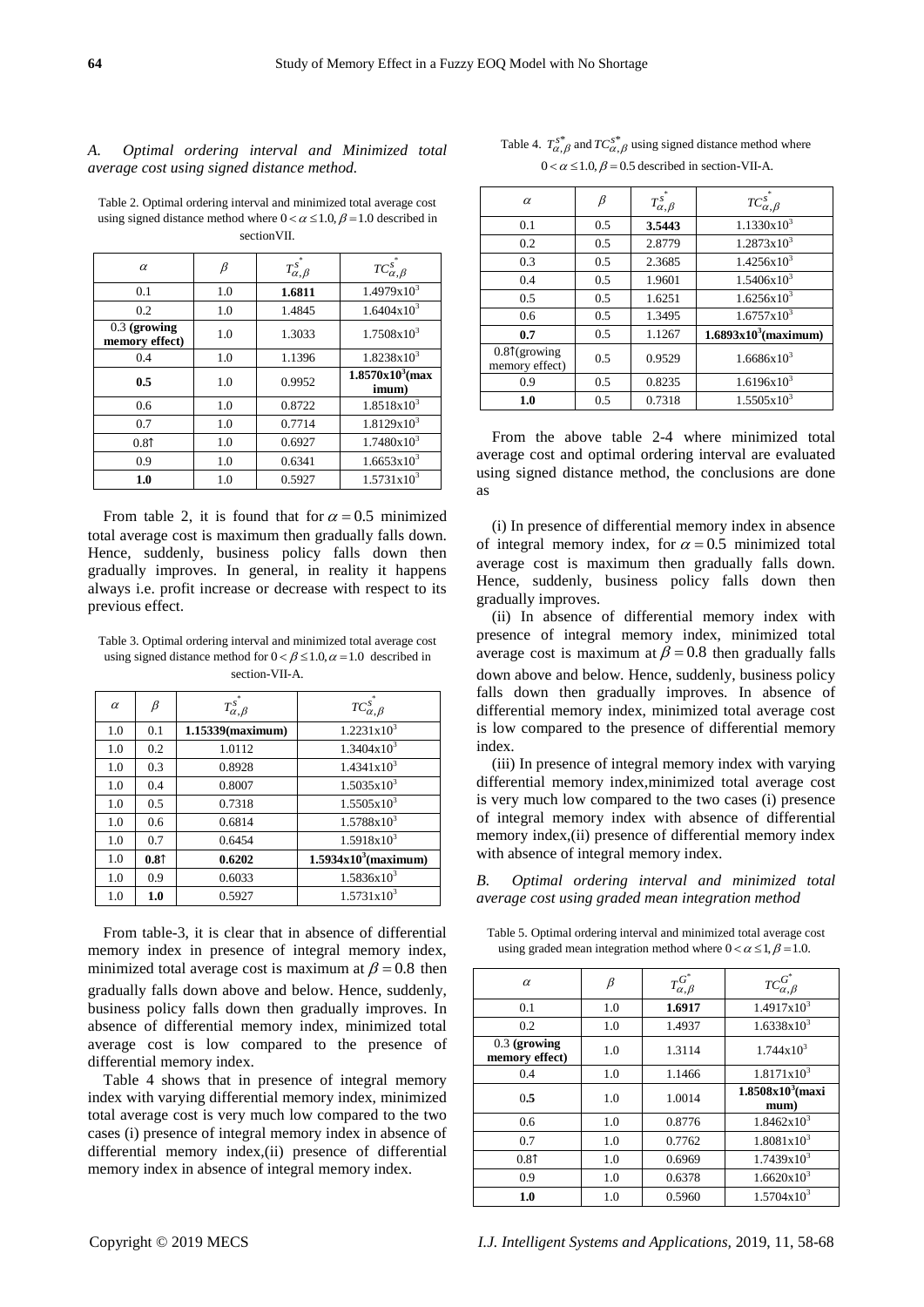From table **5**, table **2**, it is observed that minimized total average cost using graded integration method is low compared to the signed distance method.Table-5 also shows that at  $\alpha = 0.5$ , minimized total average cost becomes maximum then gradually decreases below and above. Profit once, loses then gradually increases below and above. Optimal ordering interval gradually increases with respect to memory index.

Table 6.  $T_{\alpha,\beta}^{G^*}$  and  $TC_{\alpha,\beta}^{G^*}$  using graded mean integration method where  $0 < \beta \leq 1.0, \alpha = 1.0$  described in section-VII.

| $\alpha$ | β                                 | $T_{\alpha,\beta}^{G^*}$ | $TC_{\alpha,\beta}^{G^*}$ |
|----------|-----------------------------------|--------------------------|---------------------------|
| 1.0      | 0.1                               | 1.1564                   | $1.2222x10^3$             |
| 1.0      | 0.2                               | 1.0151                   | $1.3384 \times 10^3$      |
| 1.0      | 0.3                               | 0.8970                   | $1.4312x10^3$             |
| 1.0      | 0.4                               | 0.8050                   | $1.5001 \times 10^{3}$    |
| 1.0      | 0.5                               | 0.7359                   | $1.5470x10^{3}$           |
| 1.0      | 0.6                               | 0.6854                   | $1.5752 \times 10^3$      |
| 1.0      | 0.7                               | 0.6491                   | $1.5884 \times 10^{3}$    |
| 1.0      | $0.8\$ (growing<br>memory effect) | 0.6237                   | $1.5902x103$ (maximum)    |
| 1.0      | 0.9                               | 0.6067                   | $1.5834x10^3$             |
| 1.0      | 1.0                               | 0.5960                   | $1.5704 \times 10^{3}$    |

From table 6, table 3, it is clear that numerical value of the minimized total average cost using graded integration method is low compared to the signed distance method.

| $\alpha$                                 | ß   | $T_{\alpha,\beta}^{G^*}$ | $TC_{\alpha,\beta}^{G^*}$ |
|------------------------------------------|-----|--------------------------|---------------------------|
| 0.1                                      | 0.5 | 3.5708                   | $1.1277 \times 10^3$      |
| 0.2                                      | 0.5 | 2.8972                   | $1.2816x10^{3}$           |
| 0.3                                      | 0.5 | 2.3832                   | $1.4196x10^{3}$           |
| 0.4                                      | 0.5 | 1.9718                   | $1.5344 \times 10^3$      |
| 0.5                                      | 0.5 | 1.6346                   | $1.6194x10^{3}$           |
| 0.6                                      | 0.5 | 1.3574                   | $1.6698x10^{3}$           |
| 0.7                                      | 0.5 | 1.1333                   | 1.6839x10 <sup>3</sup>    |
| $0.8\uparrow$ (growing<br>memory effect) | 0.5 | 0.9585                   | $1.6637x10^{3}$           |
| 0.9                                      | 0.5 | 0.8283                   | $1.6154x10^3$             |
| 1.0                                      | 0.5 | 0.7359                   | $1.5470x10^{3}$           |

Table 7.  $T_{\alpha,\beta}^{G^*}$  and  $TC_{\alpha,\beta}^{G^*}$  using graded mean integration method where  $0 < \alpha \leq 1, \beta = 0.5$  described in section-VII.

From table 7 and 4, it is found that numerical values of the minimized total average cost using graded integration method is low compared to the signed distance method.

From all observations of the numerical examples, it is observed that numerical values of the minimized total average cost using graded integration method is low compared to the signed distance method.

Here, we want to include a real world example where, this mathematical results can knock. All numerical examples clear that at once profit is losses then gradually increases. In reality, in the village- area, selling rate of shoes, cosmetic products, clothes increase in the season wise in the different festivals of the local area. For that reason, profit of the business increases or decreases. Due

In the next section, we have discussed the pictorial behavior of the total average cost function with respect to different memory indexes and inventory level, inventory holding cost for different memory index with respect to time.

#### IX. GRAPHICAL PRESENTATIONS

Scatter diagram of the minimized total average cost and optimal ordering interval using the above tables.



Fig.1. Comparison of the minimized total average cost with respect to differential memory index using (i) graded mean integration method (ii) signed distance method.

From fig.1, it is clear that the graph of the minimized total average cost is parabolic type whose vertex is upward. On the other hand, it is also clear that, the numerical values using graded mean integration method is low compared to the signed distance method.



Fig.2. Comparison of the minimized total average cost with respect to Integral memory index corresponding (i) graded mean integration method (ii) signed distance method.

From fig.2, it is found that the minimized total average cost function is not exactly parabolic but approximately. On the other hand, it is also clear that, the numerical values using graded mean integration method is low compared to the signed distance method but their difference is very negligible.

Copyright © 2019 MECS *I.J. Intelligent Systems and Applications,* 2019, 11, 58-68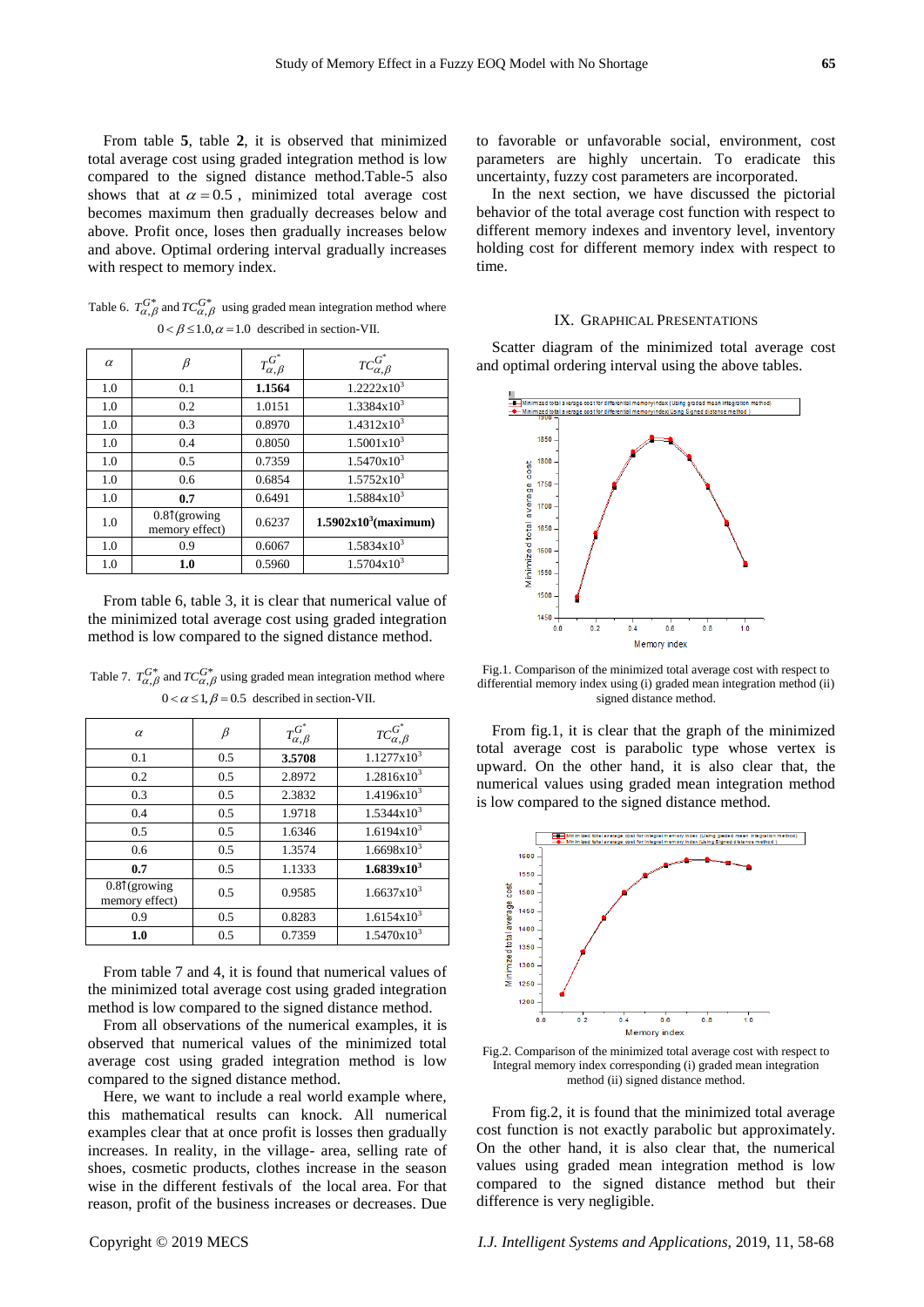

Fig.3. Comparison of the Optimal ordering interval with respect to differential memory index (i) graded mean integration method (ii) signed distance method.

From fig.3, it is found that the minimized total average cost function is exponential type. On the other hand, it is also clear that, the numerical values of the optimal ordering interval using graded mean integration method is high compared to the signed distance method but their difference is very negligible.



Fig.4. Comparison of the optimal ordering interval with respect to Integral memory index corresponding (i) graded mean integration method (ii) signed distance method respectively.

From fig.3&4, it is observed that the minimized total average cost is exponential type. But the numerical values of the optimal ordering interval for presence of differential memory index is high compared to the absence of differential memory index *i.e.* in presence of integral memory index.



Fig.5. Time-t versus Inventory level for different values of  $\alpha$ .

From fig.5, it is clear that qualitatively different behavior of inventory level is found for(i) long memory effect,(ii) short memory effect,(iii) memory less system. Rate of change of inventory level for long memory effect is concave type but in short memory effect, is not concave type.



Fig.6. (a-b)Inventory holding cost versus ordering interval-*T* for different values of  $\alpha$ ,  $\beta$ .

From fig.6.(**a**-**b**), it is observed that for gradually increasing memory effect(here, memory effect quantity  $\alpha$  ) holding cost is gradually decreasing for different values of  $\beta$ . From the fig.6, it is observed that initially lowest inventory holding cost is at  $\alpha = 0.1$  then gradually increases highest inventory holding cost is at  $\alpha = 0.1$ .



Fig.7. (a)ordering interval-*T-* Total average cost using signed distance method for different values of  $\alpha$ ,  $\beta$ .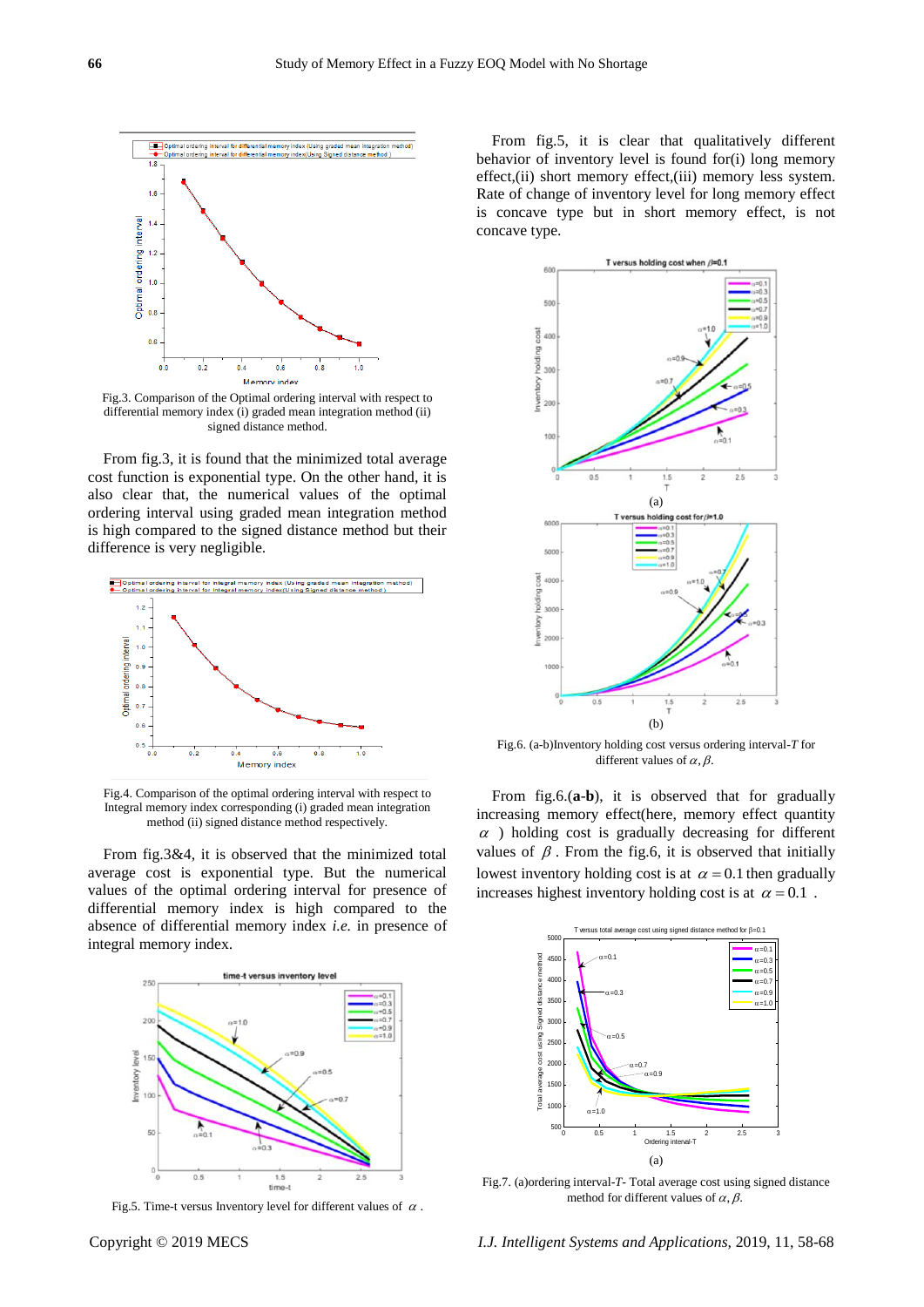From the fig.7.(a) we can conclude that total average cost using signed distance method is concave type. Total average cost lowest at the  $\alpha = 0.1$  with respect to ordering interval as well as total average cost reaches highest level for lowest ordering interval at  $\alpha = 0.1$ .



Fig.8. (a)Ordering interval-*T*- total average cost using graded mean integration method for different values of  $\alpha$ ,  $\beta$ .

In fig-8(a), we want to show the behavior of total average cost function with respect to the ordering interval for different memory index.

From all fig.8.(a)it is observed that total average cost becomes low for  $\alpha = 0.1$ .

# X. CONCLUSION

In this paper, some useful ideas were presented to deal with fractional order inventory model with fuzzy environment. In economic model memory effect should be incorporated due to the fact that some economic facts depend on the past experience such as environment, social situation, product quality can increase or decrease the selling rate of the product. Fuzzyfied can close to the reality to incorporate the uncertainty behavior of some economic parameters like set up cost, holding cost, per unit cost. We have also analyzed the fractional order inventory model under fuzzy environment to evaluate the optimum results of ordering interval and total average cost.Fig.5, 6,8helps to conclude that the neglect of memory effects in the economic model may lead to qualitatively different output of inventory leveland holding cost, minimized total average cost.Numerical examples provide us that minimized total average cost using graded integration method is low compared to the signed distance method. In long memory effect profit is maximum compared to the low memory effect as well as memory less system for both methods (i) graded mean integration method,(ii) signed distance method. This paper helps to come out the developed thought of classical fuzzy inventory model. This paper also helps to include reality of the system using the memory effect property of the system. More work on the inventory system can be done under the fuzzy environment using fractional calculus for the future research work.

#### ACKNOWLEDGEMENTS

Authors would like to express their sincere thanks to the referees and editors for their valuable comments and suggestions for improving the paper. The first author would also like to thank the Department of science and Technology, Government of India, New Delhi, for the financial assistance under AORC, Inspire fellowship Scheme towards this research work.

#### **REFRENCES**

- [1] M.Saeedian, M. Khalighi, N. Azimi-Tafreshi, G. R. Jafari, M. Ausloos(2017), Memory effects on epidemic evolution: The susceptible-infected-recovered epidemic model, Physical Review E95,022409.
- [2] V.V.Tarasova, V.E.Tarasov., (2016) "Memory effects in hereditary Keynesian model" Problems of Modern Science and Education.No.38 (80). P. 38–44. DOI: 10.20861/2304-2338-2016-80-001 [in Russian].
- [3] V.V, Tarasova, V.E.Tarasov. A generalization of the concepts of the accelerator and multiplier to take into account of memory effects in macroeconomics//Ekonomika I Predprinmatelstvo<br>
[Journal of Economy and Entrepreneurship], [Journal of Economy and Entrepreneurship], 2016.vol.10.No.10-3.P.[12]-1129.[in Russian].
- [4] V.V, Tarasova, V.E.Tarasov. Marginal utility for economic processes with memory//AlmanahSovremennojNauki I Obrazovaniya [Almanac of Modern Science and Education], 2016.No.7(109).P.108-113[in Russian].
- [5] V.V, Tarasova, V.E.Tarasov. Fractional Dynamics of Natural Growth and Memory Effect in Economics,European Research.2016.No.12(23).P.30-37.
- [6] V.E.Tarasov, V.V.Tarasova., (2016)." Long and short memory in economics: fractional-order difference and differentiation "IRA-International Journal of Management and Social Sciences. Vol. 5.No. 2. P. 327-334. DOI: 10.21013/jmss.v5.n2.p10.
- [7] V.E.Tarasov, V.V.Tarasova., (2017)."Economic interpretation of fractional derivatives". Progress in Fractional Differential and Applications.3.No.1, 1-6.
- [8] T.Das, U.Ghosh, S.Sarkar and S.Das,(2018)" Time independent fractional Schrodinger equation for generalized Mie-type potential in higher dimension framed with Jumarie type fractional derivative". Journal of Mathematical Phy sics,59, 022111; doi: 10.1063/1.4999262.
- [9] R.Pakhira, U.Ghosh, S.Sarkar., (2018) Study of Memory Effects in an Inventory Model Using Fractional Calculus, Applied Mathematical Sciences, Vol. 12, no. 17, 797 - 824.
- [10] R.Pakhira, U.Ghosh, S.Sarkar., "Application of Memory effects In an Inventory Model with Linear Demand and No shortage", International Journal of Research in Advent Technology, Vol.6, No.8, 2018.
- [11] R.Pakhira., U.Ghosh., S.Sarkar.,(2018).Study of Memory Effect in an Inventory Model with Linear Demand and Salvage Value, International Journal of Applied Engineering ResearchISSN 0973-4562 Volume 13, Number 20 (2018) pp. 14741-14751.
- [12] K.S.Miller, B.Ross., (1993). "An Introduction to the Fractional Calculus and Fractional Differential Equations".JohnWiley&Sons, New York, NY, USA.